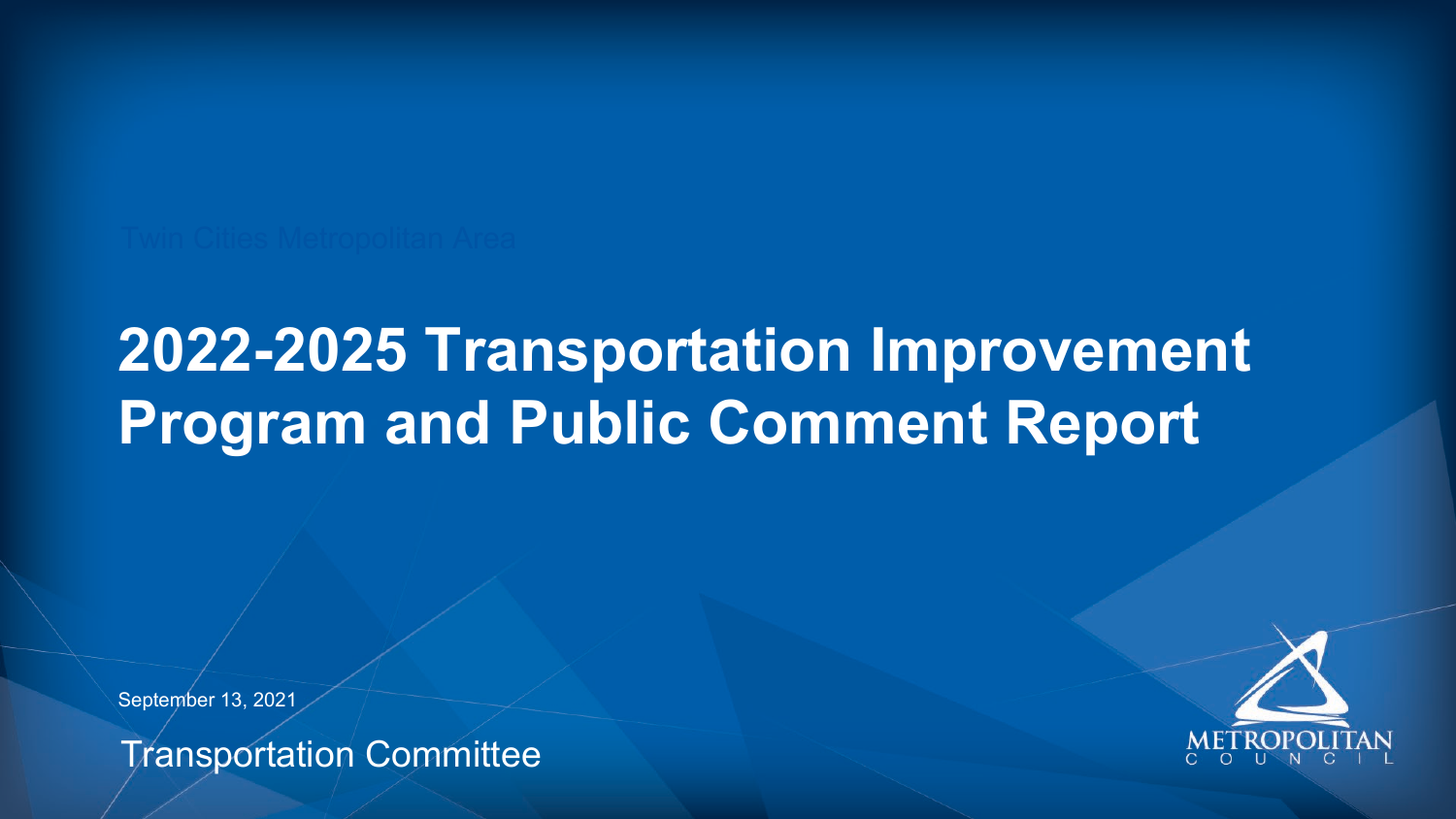



- Four-year list of transportation projects funded in whole or part with federal funding
- Must include all projects funded with federal transportation funds and projects that affect air quality prioritized by year
- Required for all Metropolitan Planning Organizations (MPOs)
- Incorporated into MnDOT's Statewide Transportation Improvement Program (STIP)

## **What is a TIP?**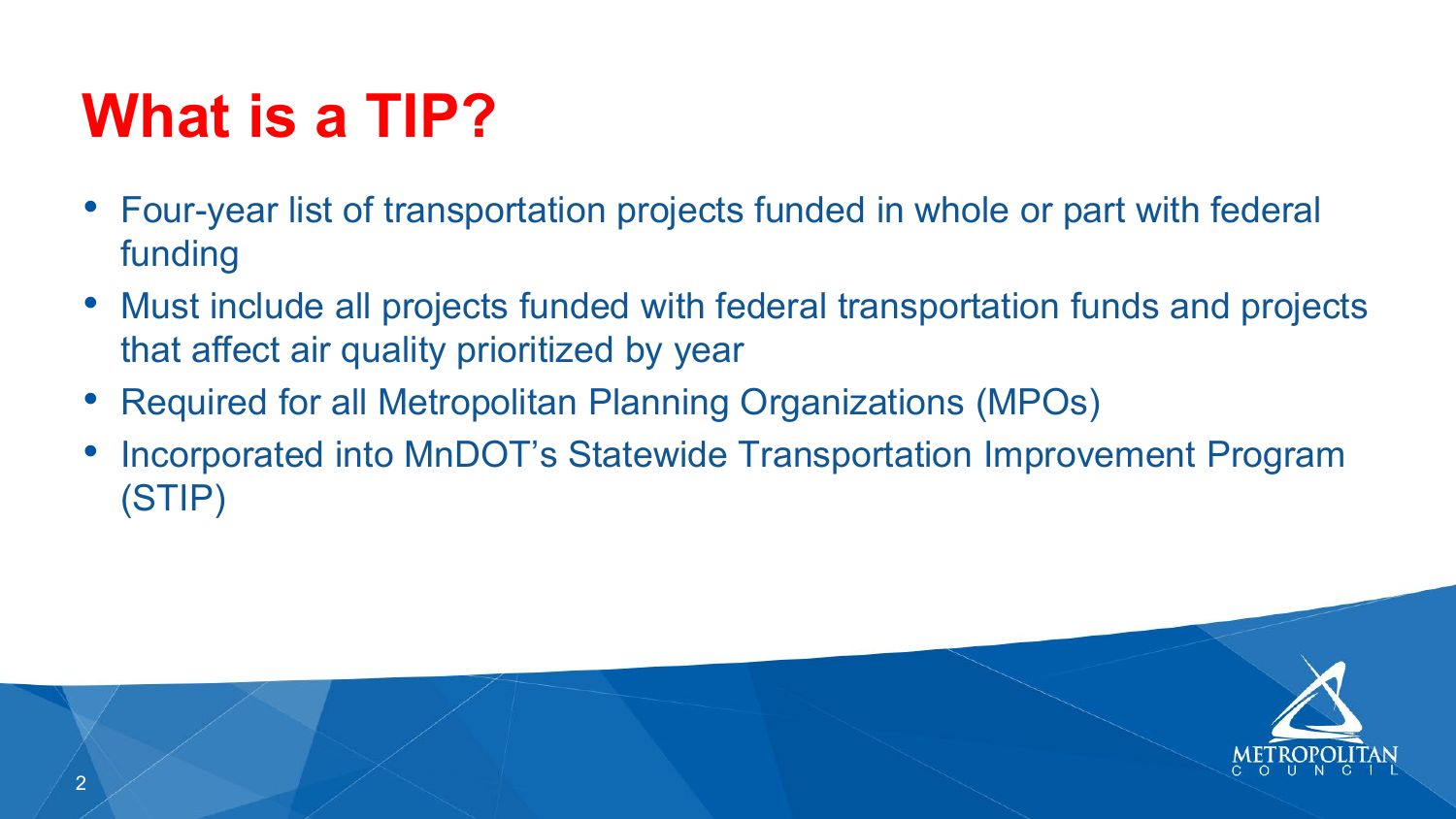- Transit projects programmed by providers with FTA formula funds
- 
- Regional Solicitation projects programmed by the Council
- urbanized area

• Roadway projects programmed by MnDOT with federal and state funds • Projects in small portion of Sherburne and Wright counties included in the





Council approval is for all project types in the TIP

## **Projects Included in the TIP**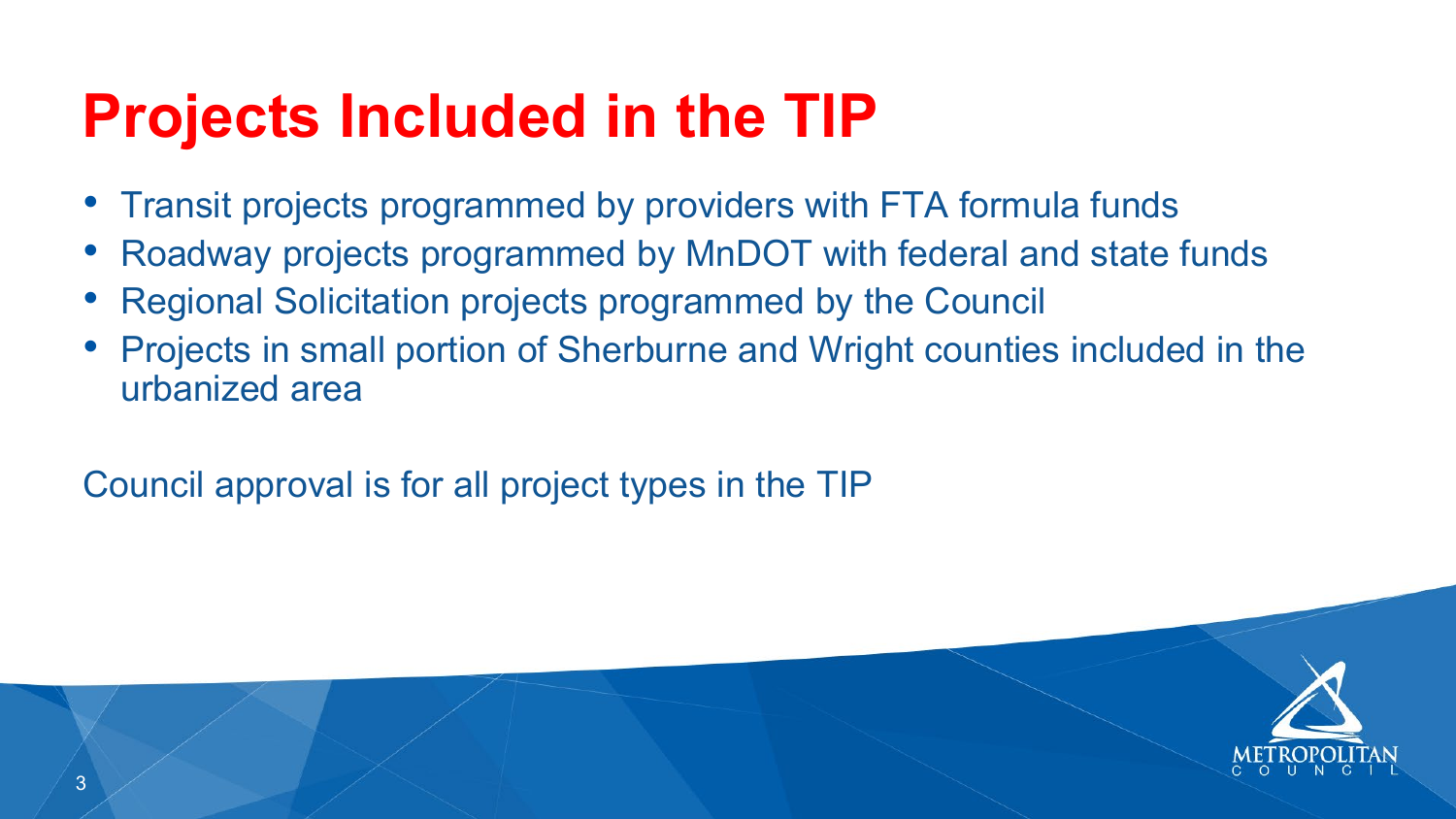- Fiscally balanced (consistent with expected funding levels) • Consistent with Regional Transportation Plan (TPP)
- 
- In conformity with Clean Air Act requirements
- Opportunity for public input



## **Key Criteria for TIP and Amendment Approvals**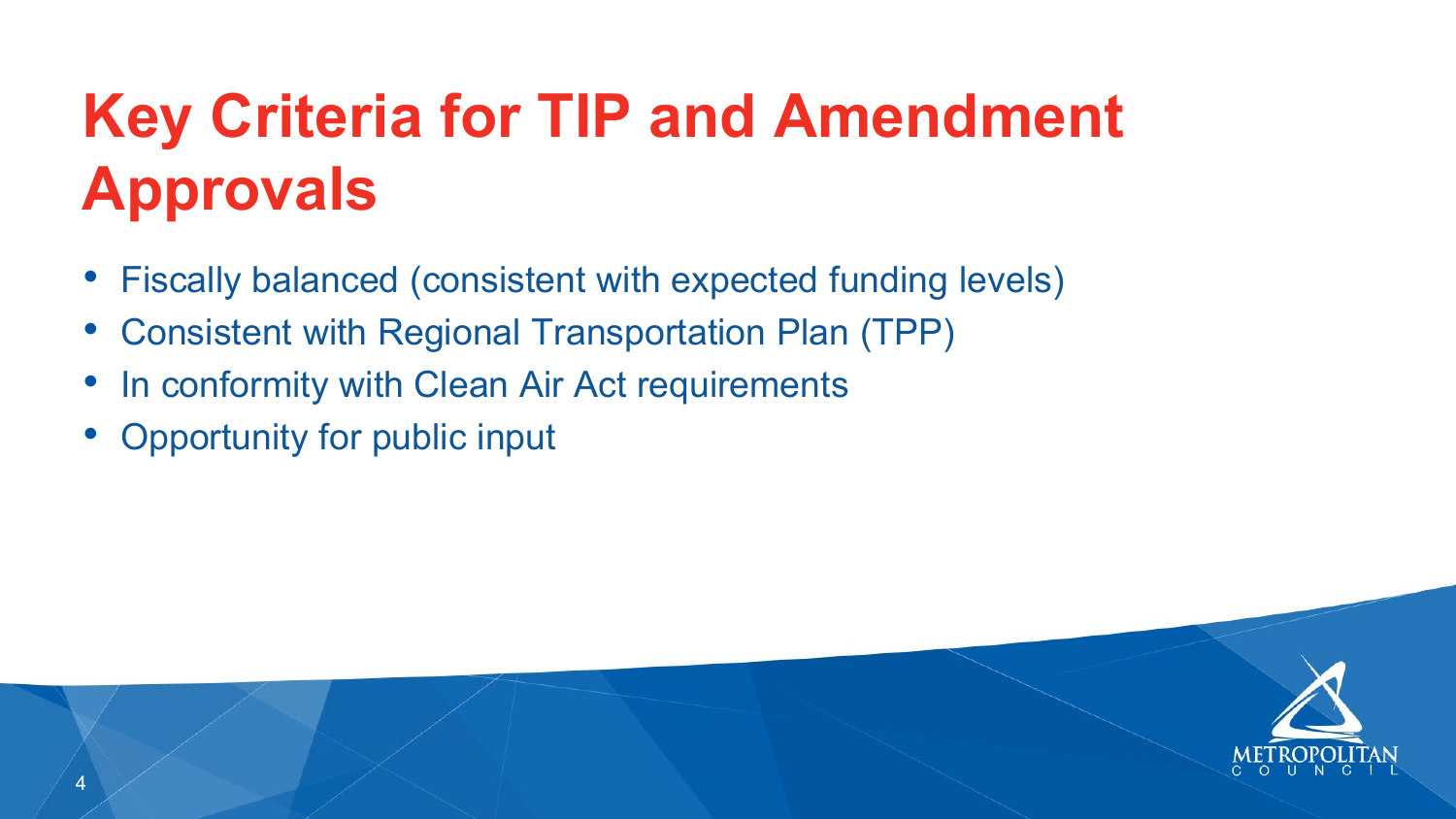



- TAB release draft for public review May 19, 2021
- Public review/comment period ends July 6, 2021
- TAB considers comments, recommends approval August 18, 2021
- **Transportation Committee – September 13, 2021**
- Metropolitan Council approval September 22, 2021
- MnDOT inclusion into STIP September/October 2021
- Federal approvals November/December 2021

### **Schedule for 2022-2025 TIP**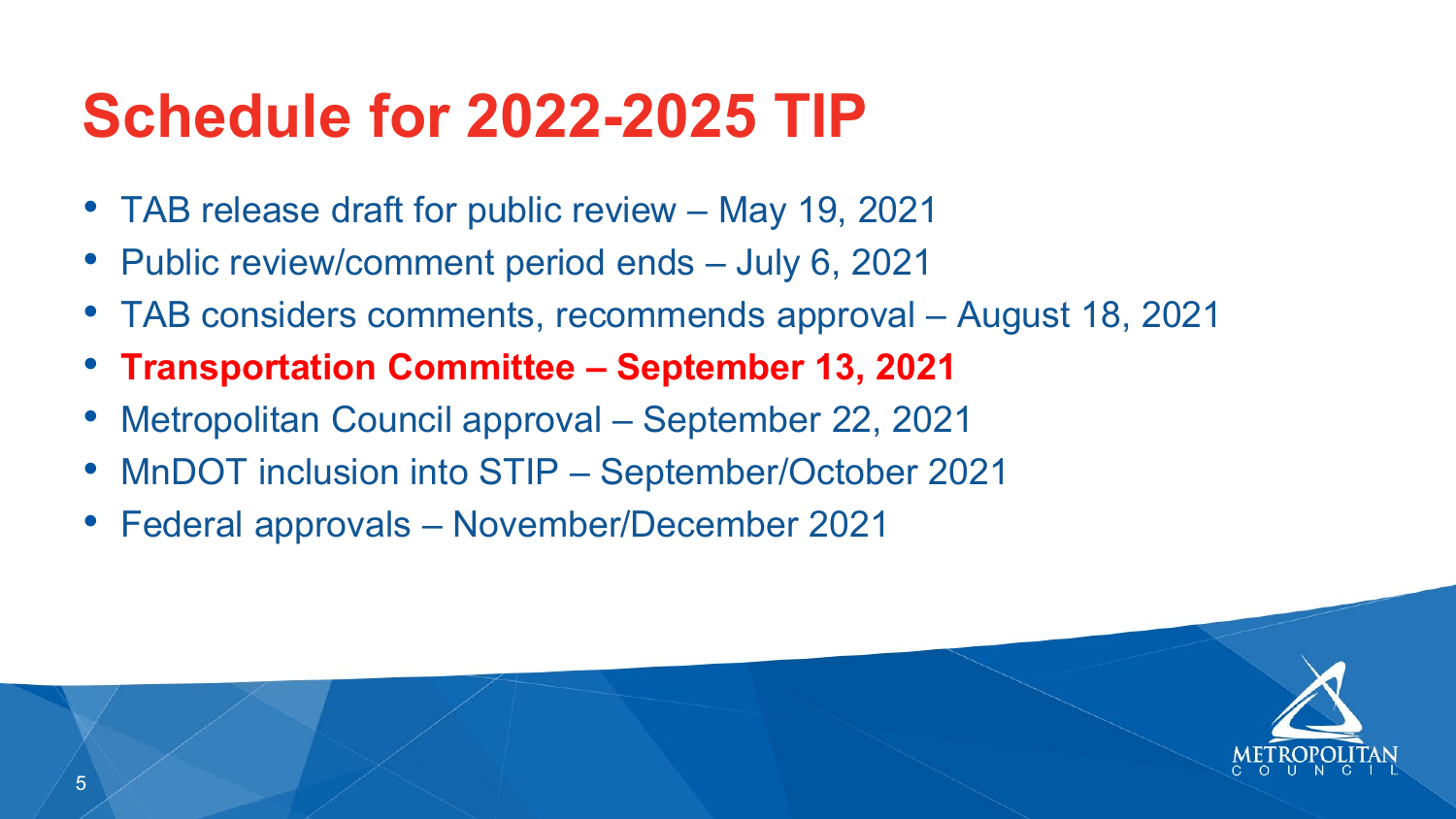

### **Source of Funds; Four-Year Summary**

- Federal Highway \$1.3 Billion
- Federal Transit \$1.5 Billion
- Property Tax and State Taxes \$1.8 Billion
- Trunk Highway \$530 Million
- Total \$5.0 Billion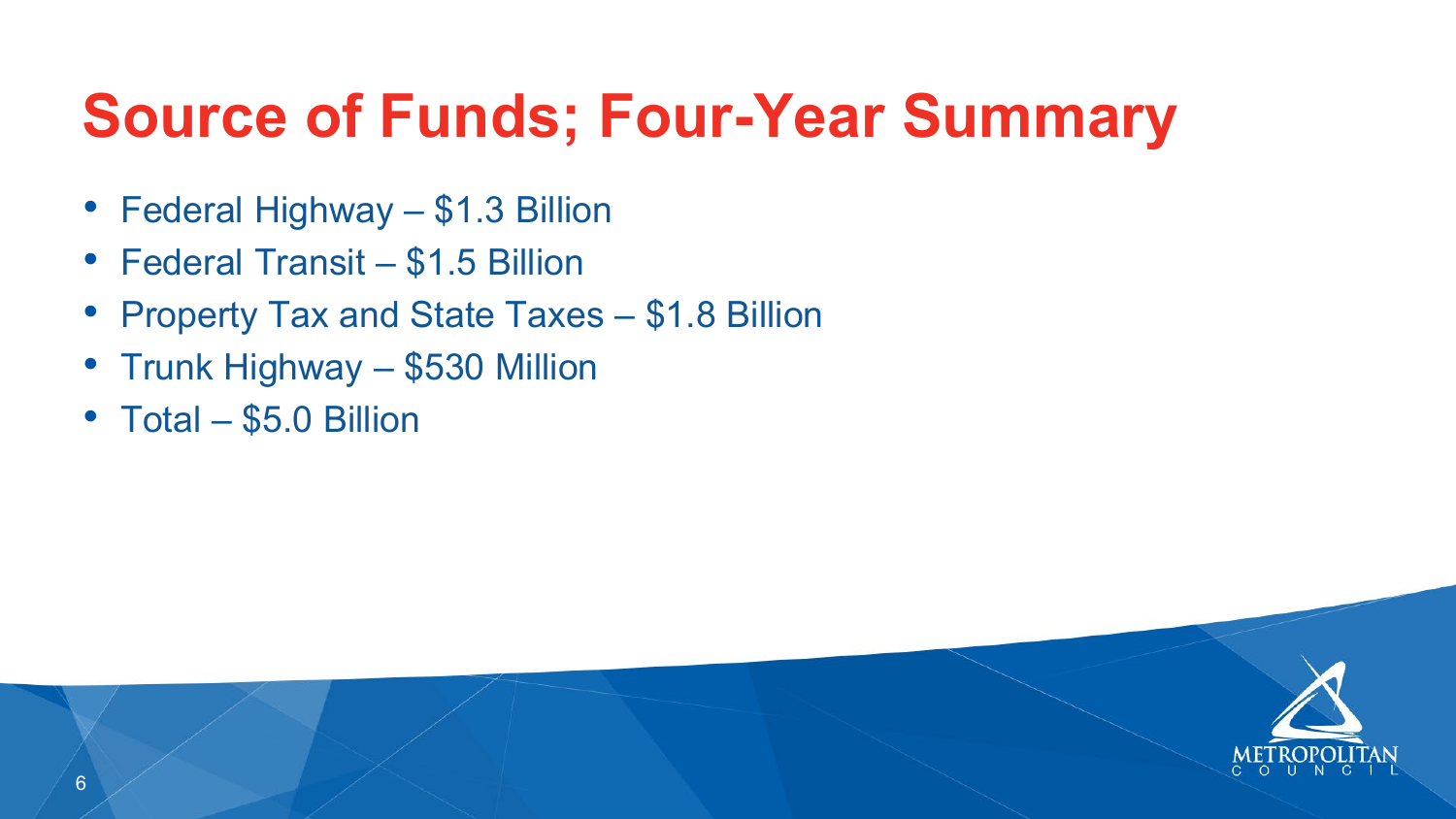### **TOTAL: \$5.024 BILLION**



### **Funding by Mode; Four-Year Summary**

Other/Set-asides TDM \$359 **Million** 6.9%

> Highway / Roads \$2.087 Billion 40.1%

**Transit \$2.637 Billion** 50.7%

> **Bike / Ped Only** \$121 Million 2.3%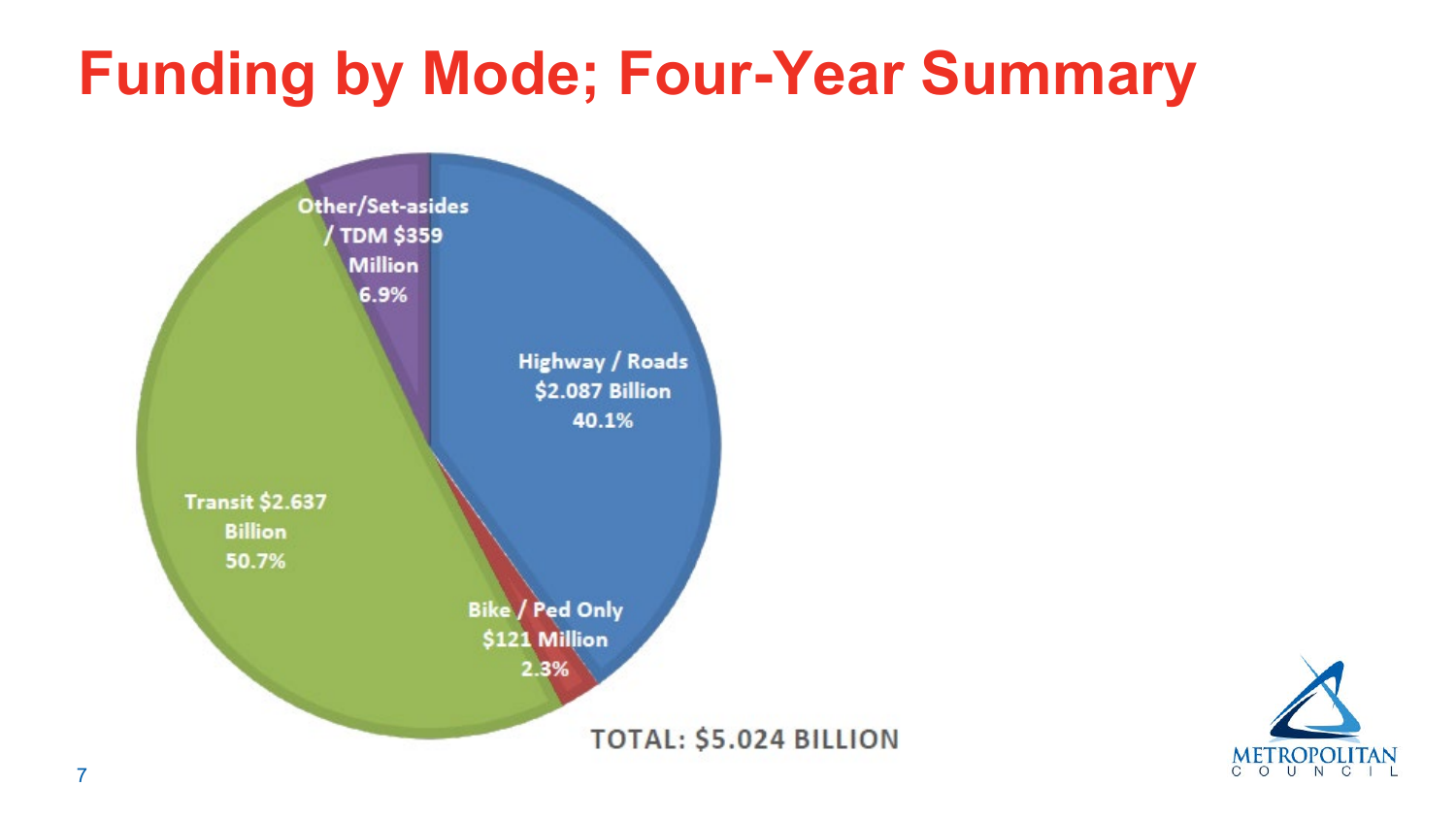### **Public Comment Report**



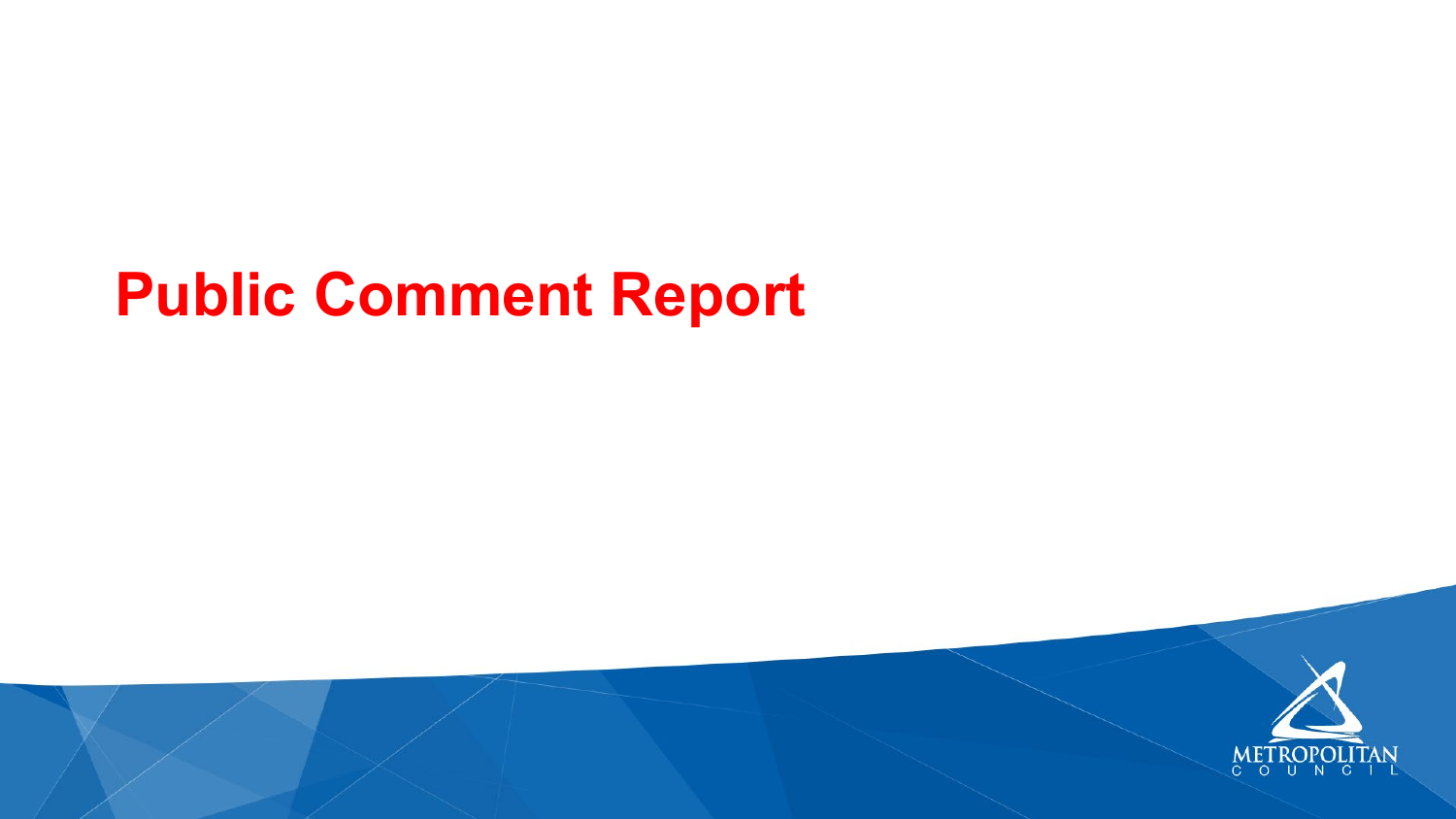| <b>People engaged</b>                | • Web pages – 861 uniqu<br>• Facebook people reach<br>• Facebook engagement -<br>• Twitter engagement - 4                                                                                                                                                                                             |
|--------------------------------------|-------------------------------------------------------------------------------------------------------------------------------------------------------------------------------------------------------------------------------------------------------------------------------------------------------|
| <b>Stakeholders involved</b>         | Nearly 150 commentors of                                                                                                                                                                                                                                                                              |
| <b>Meetings/interactions</b>         | <b>Public meeting</b><br>• 26 attendees, 1 speaker                                                                                                                                                                                                                                                    |
| Interest groups and agencies engaged | • Anoka County Board of<br>• Carver County<br>• City of Minneapolis<br>• Fresh Energy<br>• Health Professionals for<br>• Hennepin County<br>• Metropolitan Council<br>· Minnesota Association c<br>• Minnesota Department<br>• Move Minnesota<br>• Prairie Lutheran Church<br>• St. Anthony Park Comm |
| <b>Methods used</b>                  | • Web announcement and<br>• GovDelivery email anno<br>• Facebook<br>• Twitter<br>• Star Tribune classified a<br>• Public meeting                                                                                                                                                                      |
| <b>Comments received through</b>     | • Email<br>$\bullet$ Mail<br>• Public meeting                                                                                                                                                                                                                                                         |
|                                      |                                                                                                                                                                                                                                                                                                       |

**ique visitors** ached – 1,108 [post 1] 361 [post 2] ent – 48 actions [post 1] 5 actions [post 2] - 4 actions [tweet 1] 12 actions [tweet 2] **Sover 475 comments 357 comments from Sierra Club** 

aker **Interest and Commissioners** 

for a Healthy Climate

on of Railroad Passengers **nt of Transportation** 

mmunity Council/District 12 and web page notice nnouncement

ed advertising

![](_page_8_Picture_7.jpeg)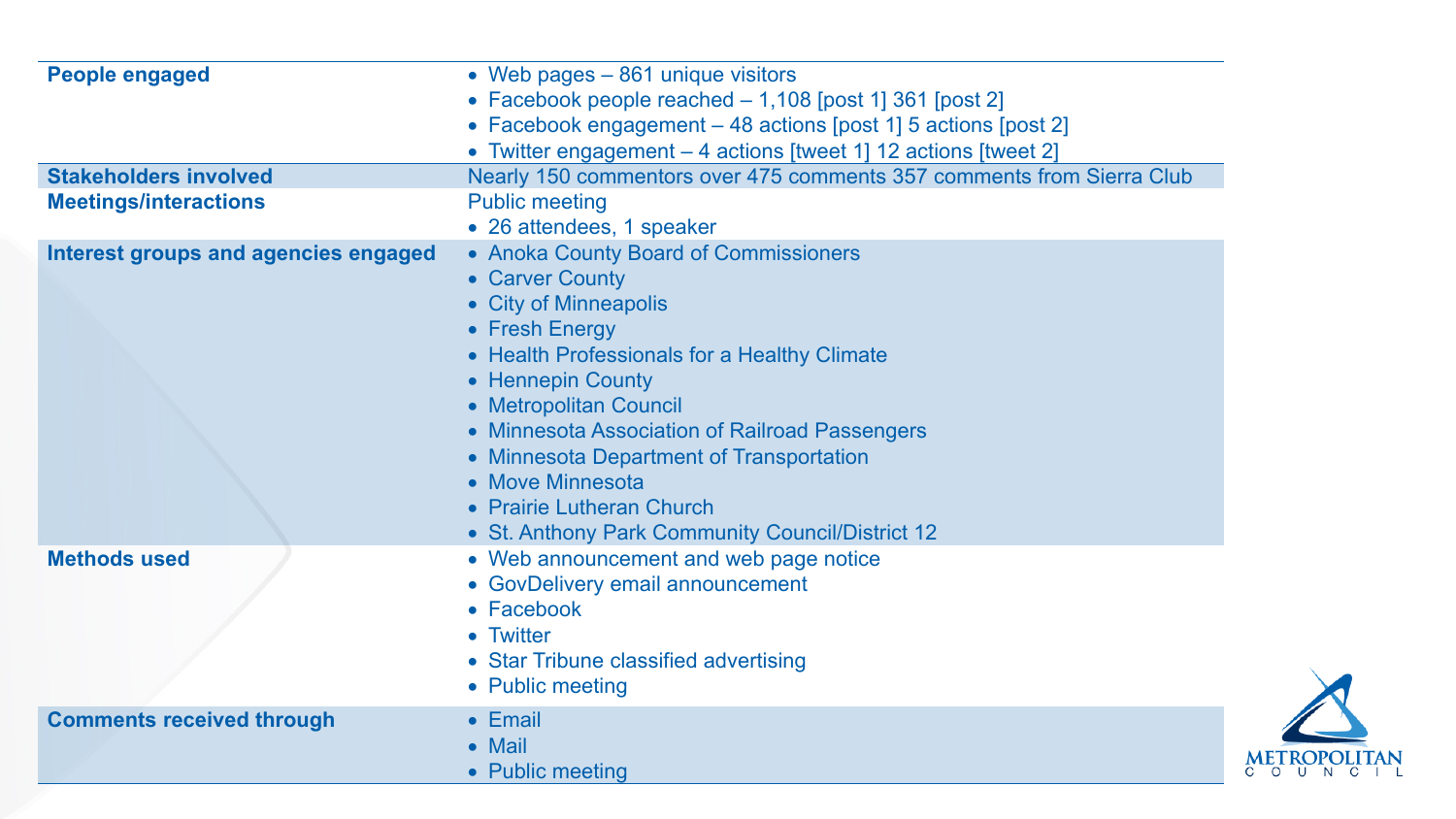![](_page_9_Picture_10.jpeg)

![](_page_9_Picture_11.jpeg)

- Acknowledge climate change
	- Reduce greenhouse gas emissions
	- Avoid new highway expansion
	- Promote racial economic equity
- Prioritize and expand
	- Transit
	- Travel demand management
	- Bike and pedestrian projects

### **Themes**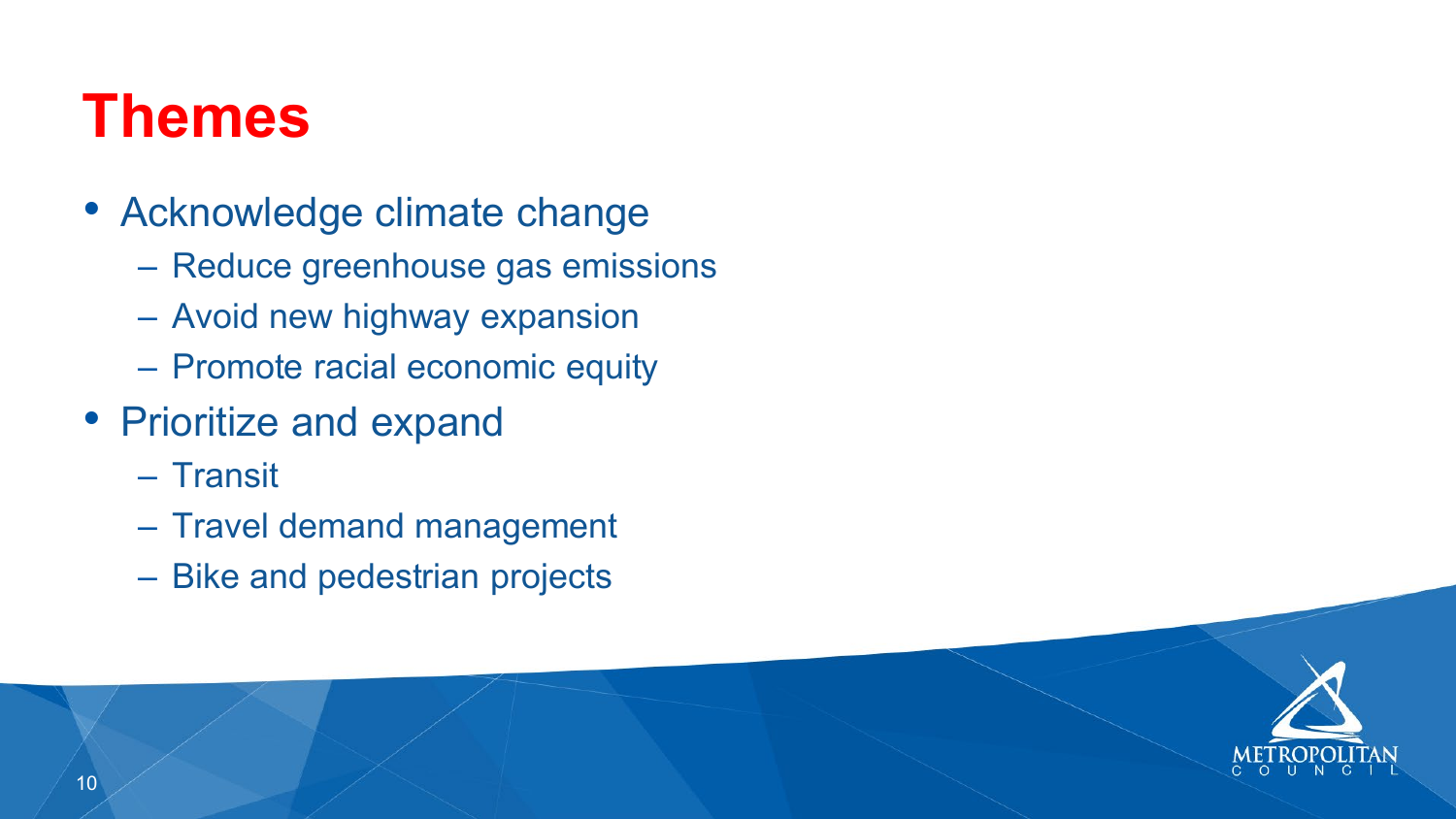![](_page_10_Picture_11.jpeg)

- Transition diesel buses to electric
- Prioritize
	- Electric vehicle charging infrastructure
	- Quicker adoption of electric vehicles
	- Electric bus deployment in poor air quality areas
- Reduced vehicle miles traveled
- Accelerate reducing traffic deaths and serious injuries through more aggressive safety targets

### **Themes**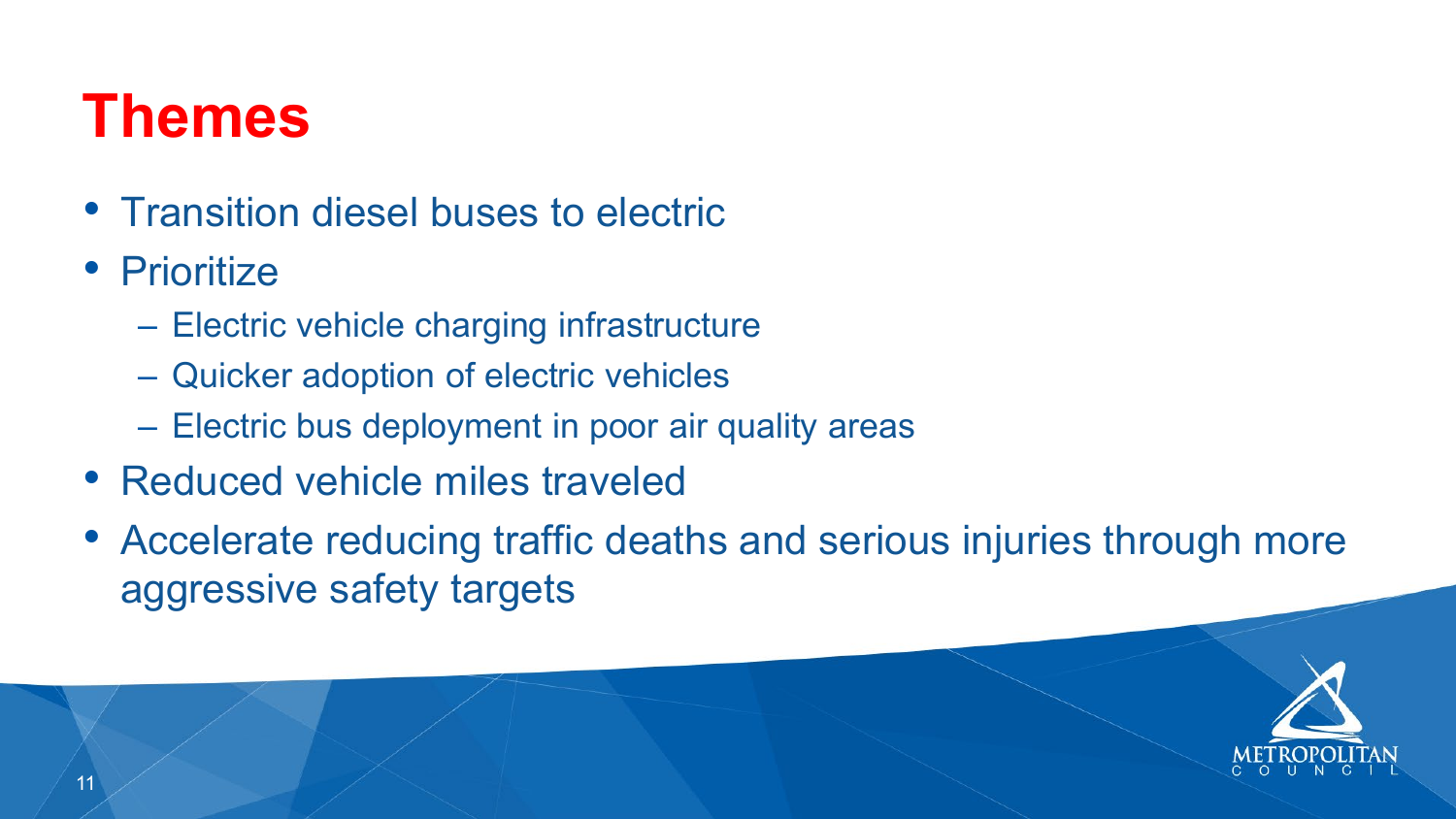- Prior to the 2021-24 TIP, 5 to 15 comments were typically received • For the past two TIP (and 2018 and 2020 TPP updates) public comment processes, over 100 commenters have made 300+ comments around the themes shown on the previous slides
- 
- Comments tend to be "big picture"; it is difficult to remove a specific funded project from the TIP based on broad, high-level feedback
- Feedback is heavily used to identify subsequent policy/planning studies that will assist the region in developing policies and actions around the identified themes
- in the Regional Solicitation

• Public feedback also influences project selection criteria and scoring

![](_page_11_Picture_8.jpeg)

# **History and Impact of Public Comments**